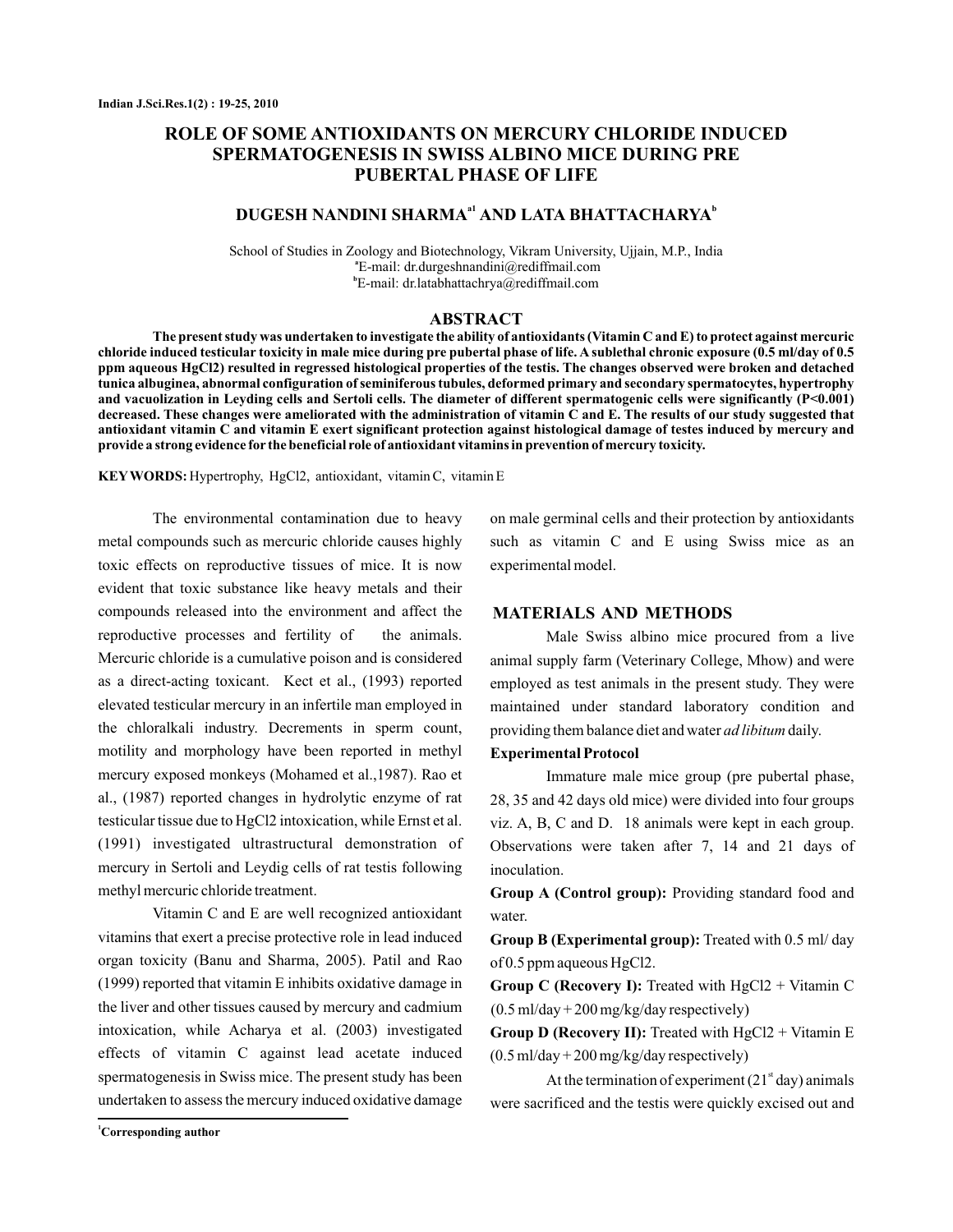fixed in Bouin's fixative. Following the routine procedure, slides containing  $5 \mu$  paraffin sections were prepared. The sections were stained with haematoxylin and eosin. Histopathological changes were noted in control, experimental and recovery groups of animals.

# **Statistical analysis**

The data generated for each mouse were considered for calculation of Mean  $+$  SEM for different groups of mice. Comparison was made in between vehicle control group with that of the HgCl2 treated group of mice and also the data generated from  $HgCl2 + vitamins$  groups were compared with HgCl2 treated group. Statistical evaluation of data was done following Students "t" test.

#### **RESULTS**

### **Control and Treated groups**

In this period the animals were sexually immature with ripen testis. The testis remained apparently in normal developing condition in 7, 14 and 21 days of control groups (Figs. 1, 3 and 5). In 7 days treatment the testis of 28 days old mice exhibited some structural deformities. The seminiferous tubules were irregular in shape and intertubular connective tissues were discontinuous (Fig.2). In 14 days treatment the testes of 35 days old mice showed more deformation than 7 days treatment. The seminiferous tubules were slightly oblong in shape and cellular units were lost their proper arrangements in the lumen of the tubules. The necrotic changes were noted in the spermatogonia, primary and secondary spermatocytes (Fig. 4). In 21 days treated (42 days old) mice testis exhibited much more pronounced changes in their histological structure. The seminiferous tubules exhibited big vacuole in their lumen due to toxic load. In some of the tubules the epithelial lining were detached. The spermatogenic series of cells appeared to be slightly condensed, dyscohensive and detached at places. The spermatogonia were deformed and the cytoplasm became vacuolated and granular. Many spermatocytes showed pycknotic nuclei and faintly stained cytoplasm (apoptotic cells). The spermatids became hypertrophied and Sertoli cells were damaged and only deformed nuclear material were visible. Degenerative changes were also seen in the Leydig cells and connective

tissue (Fig. 6).The diameter of all cellular elements were significantly (P<0.001) reduced.(Tables 1, 2 and 3).

# **Antioxidant supplemented groups**

The toxic effects were reduced in testis of antioxidants supplemented animals. In 7 days mercury + vitamin C (MC) treated group, the seminiferous tubules were oval in shape and exhibited active developing stage with cellular units (Fig. 7), while in mercury  $+$  vitamin E (ME) administrated group showed thick tunica albuginea and many big and dividing spermatogonia inside the tubules (Fig. 8). In 14 days recovery period of MC group exhibited rounded shape seminiferous tubules and many newly formed spermatogenic cells arranged properly inside the tubules (Fig. 9). In ME group during 14 days recovery, the elongation of seminiferous tubules still persisted. Reformation of spermatogenic cells were observed in this group (Fig.10). In 21 days recovery period of MC group exhibited almost rounded shape seminiferous tubules. All stages of spermatogenesis were clearly visible and spreaded in the lumen of the tubules as were seen in the corresponding control (Fig. 11), while in ME group showed partial protection against mercury toxicity. The spermatogenic cells exhibited less recovery and did not show normal cytological structure. The Sertoli cells were not clearly seen in the section (Fig. 12). The diameter of seminiferous tubules and other spermatogenic cells were greater than mercury treated group (Tables 1, 2 and 3).

#### **DISCUSSION**

Exposure of mice to mercuric chloride during pre pubertal period of life induced significant effects on spermatogenesis in testis of mice. Rao et al. (1990) reported degenerative changes in testicular tissue and accessory reproductive organs due to lead administration at the dose of 1, 2, 4, and 6 mg/kg to male rats. They revealed that inhibition of steroidogenesis and level of testosterone was decline. Similarly Chowdhury and Arora (1982) studied testicular degeneration and cellular deformation in the seminiferous tubules and Leydig cells due to administration of HgCl2 (0.5 mg/kg) to rat, mice, guinea pigs and hamsters.

In the present investigation, the mercuric chloride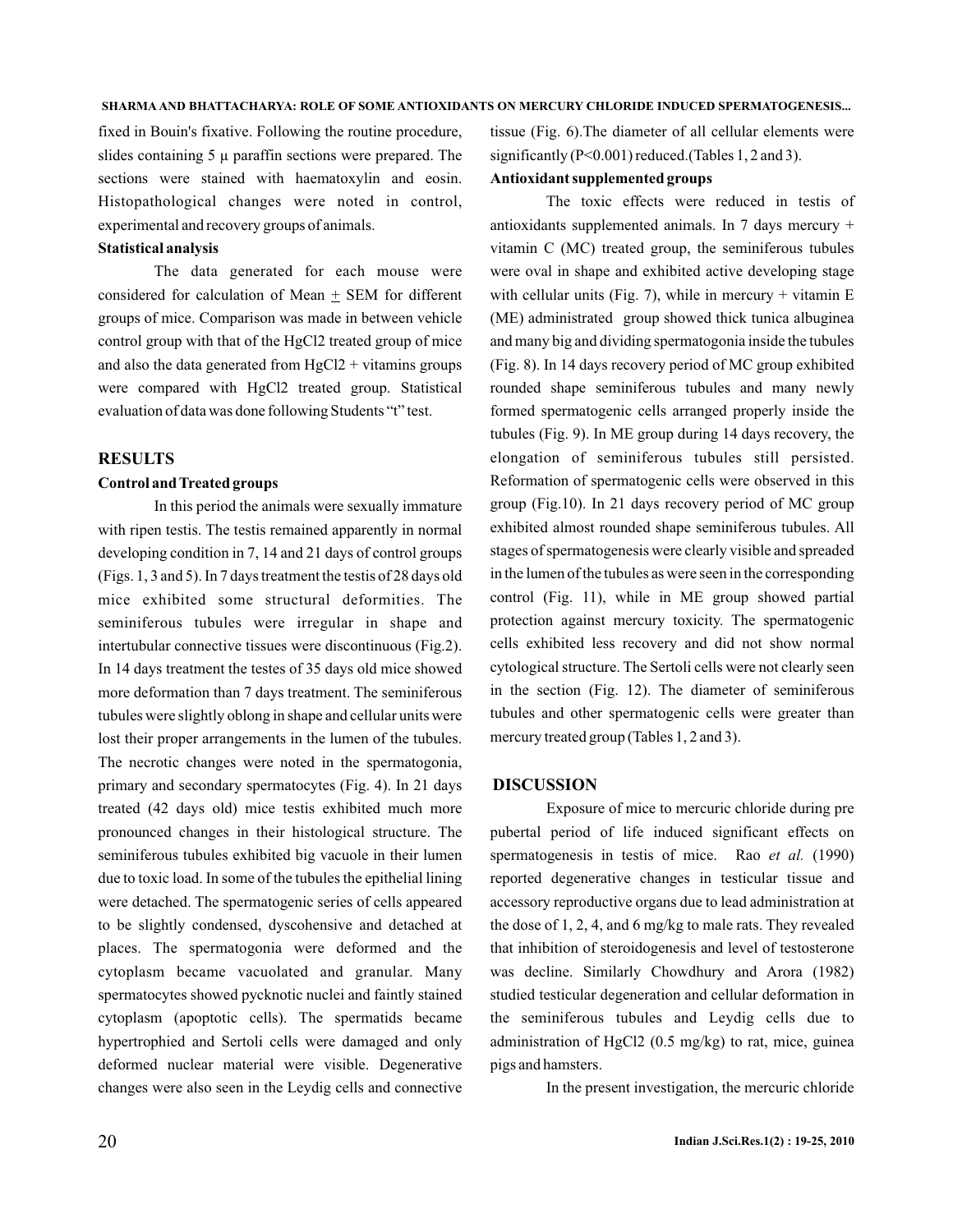exposed group exhibited testicular damage in 7, 14 and 21 days of duration in pre pubertal phase of mice and our observation agree with the results of Nagar and Bhattacharya (2001). They reported abnormal configuration of seminiferous tubules and deformed spermatogenic cells in the testis of mercuric chloride treated mice at the dose of 0.5 ml/day. Mercuric chloride at the dose of 0.5 mg/kg/body weight and 1 mg/kg/body weight for a period of 30 days, decreased level of testosterone, FSH, and LH in rat reported by Ramlingam et al. (2003). It appears from the present study that alternation in cholesterol and testosterone level due to the mercuric chloride intoxication which inhibits the spermatogenesis in mice.

In the present investigation, the animals were treated simultaneously with mercury and antioxidants (vitamin C and E) showed protection against mercury induced cytotoxicity alterations. The seminiferous tubules showed less shrinkage and reorganized and malformation of different spermatogenic cells were reduced. Various investigators have reported the significance of the administration of vitamin C and E in histological damage induced by various toxicants. Mishra and Acharya (2004) reported that supplementation of vitamin E and C (100 mg/kg/body weight) along with lead acetate (10

mg/kg/body weight) prevents the lead induced oxidative damage of germinal cells of male mice. Similarly Chinoy and Sharma (1998) reported amelioration of fluoride toxicity by vitamin E and D in reproductive organs of male mice. Ghosh et al. (2002) reported that vitamin C and E ameliorate oxidative stress related testicular impairment in animal tissue. The present study demonstrated that the protection seen in testes at the pre pubertal period of mice after administration of vitamin C appeared to be more effective than those observed with vitamin E.

On the basis of this study it is concluded that mercury causes severe toxic tissue damage in all segments of the testis at pre pubertal phase of life. This damage may be caused by the reactive oxygen species produced by mercury within the animals body. Antioxidant vitamins interact with mercury ions, neutralize them or bind with transition metals and prevent the ROS mediated oxidative damage in testes and protect the tissue as in the following descending order of effectiveness vitamin C > vitamin E.

## **ACKNOWLEDGEMENTS**

Authors are thankful to Dr. S.C. Kothari, Professor and Head School of Studies in Zoology and Biotechnology, Vikram University, Ujjain (M.P.), for providing necessary laboratory facilities during this investigation.

| S. No.         | <b>Parameter</b>                 | <b>Control</b>   | <b>Treated</b>                 | <b>Recovery by</b><br><b>Vitamin E</b> | <b>Recovery by</b><br>Vitamin C |
|----------------|----------------------------------|------------------|--------------------------------|----------------------------------------|---------------------------------|
|                | Thickness of Tunica<br>albuginea | $.450 \pm 0.001$ | $0.385 \pm 0.009$ <sup>*</sup> | $0.465 \pm 0.06$ **                    | $0.470 \pm 0.08$ **             |
| 2              | Seminiferous tubules             | $6.50\pm0.19$    | $6.78 \pm 0.011$ <sup>NS</sup> | $6.65 \pm 0.016$ <sup>NS</sup>         | $6.85 \pm 0.017^{NS}$           |
| 3              | Spermatogonia                    | $0.42 \pm 0.01$  | $0.35 \pm 0.05$                | $0.37 \pm 0.01$ <sup>NS</sup>          | $0.43 \pm 0.01$                 |
| $\overline{4}$ | Primary<br>spermatocytes         | $0.38 \pm 0.04$  | $0.34 \pm 0.07^{\rm NS}$       | $0.36 \pm 0.02^{\text{NS}}$            | $0.37 \pm 0.03^{NS}$            |
| 5              | Secondary<br>spermatocytes       | $0.35 \pm 0.05$  | $0.34 \pm 0.02^{\rm NS}$       | $0.36 \pm 0.01^{\text{NS}}$            | $0.36 \pm 0.05^{\rm NS}$        |
| 6              | Sertoli cells                    | $0.38 \pm 0.02$  | $0.32 \pm 0.01$ <sup>*</sup>   | $0.39 \pm 0.01$ <sup>*</sup>           | $0.40 \pm 0.03$ <sup>*</sup>    |
|                | Interstitial cells               | $0.34 \pm 0.01$  | $0.27 \pm 0.02$ <sup>*</sup>   | $0.31 \pm 0.01^{\text{NS}}$            | $0.35 \pm 0.01^*$               |

**Table 1 : Diameter of different spermatogenic stages of control, treated and recovery groups of 28 days old mice**

All values are expressed in ±SEM

Significant level,  $NS = Non significant, * = (P<0.05), ** = (P<0.01)$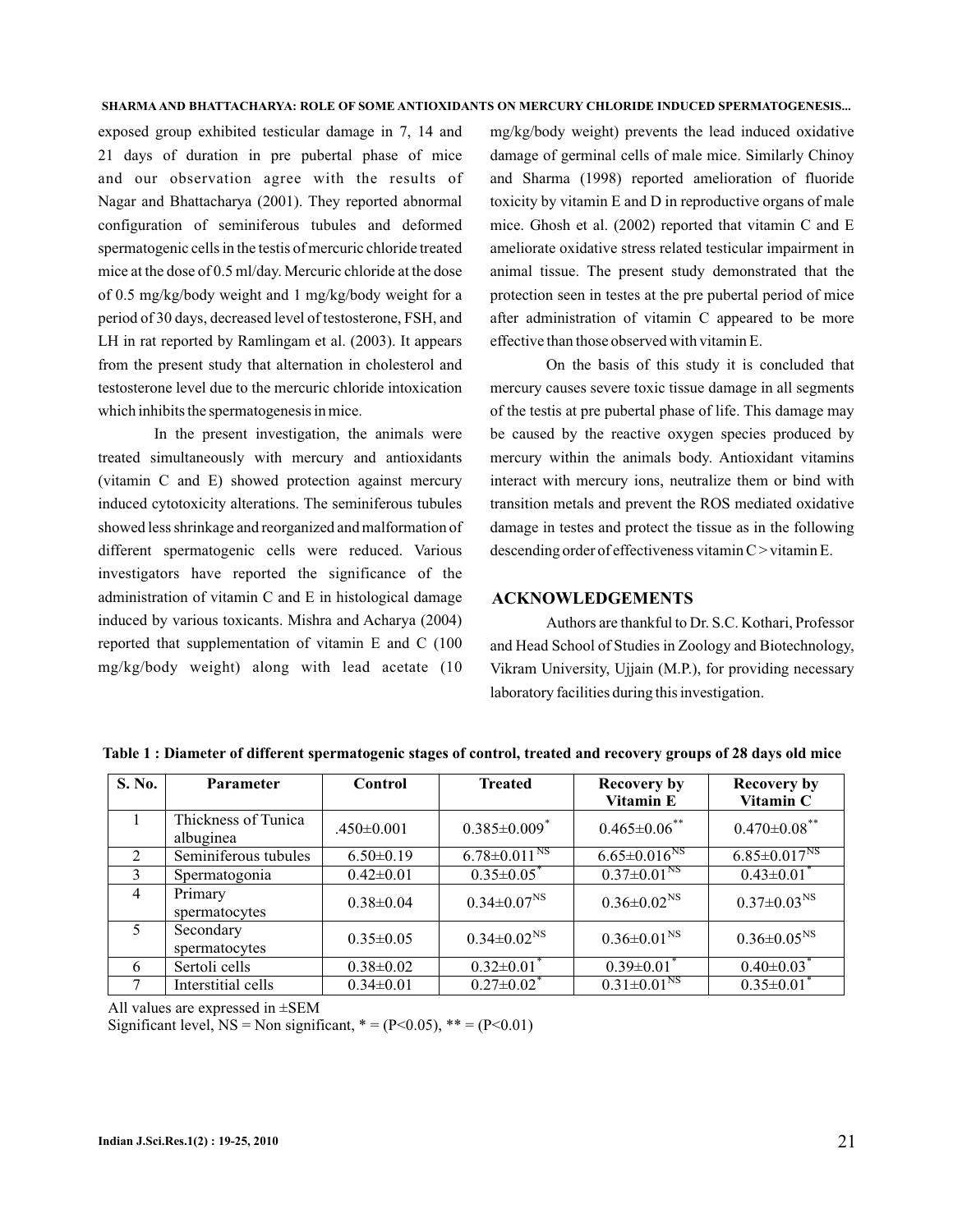| S. No.         | <b>Parameters</b>                | Control           | <b>Treated</b>               | <b>Recovery by</b><br>Vitamin E | <b>Recovery by</b><br>Vitamin C |
|----------------|----------------------------------|-------------------|------------------------------|---------------------------------|---------------------------------|
|                | Thickness of Tunica<br>albuginea | $0.580 \pm 0.010$ | $0.456 \pm 0.008$ **         | $0.485 \pm 0.002^{\text{NS}}$   | $0.540 \pm 0.006$ <sup>*</sup>  |
| 2              | Seminiferous tubules             | $7.50 \pm 0.19$   | $6.89 \pm 0.012$ **          | $7.10 \pm 0.012$ <sup>NS</sup>  | $7.90 \pm 0.01$                 |
| $\mathcal{E}$  | Spermatogonia                    | $0.43 \pm 0.02$   | $0.35 \pm 0.01$ **           | $0.40{\pm}0.02$ <sup>*</sup>    | $0.42 \pm 0.03$ <sup>**</sup>   |
| $\overline{4}$ | Primary<br>spermatocytes         | $0.38 \pm 0.05$   | $0.32 \pm 0.01$ <sup>*</sup> | $0.38 \pm 0.01$                 | $0.41 \pm 0.01$ **              |
| 5              | Secondary<br>spermatocytes       | $0.37 \pm 0.01$   | $0.29 \pm 0.08$ <sup>*</sup> | $0.34 \pm 0.04$ <sup>NS</sup>   | $0.37 \pm 0.01$ <sup>*</sup>    |
| 6              | Spermatid                        | $0.34 \pm 0.06$   | $0.26 \pm 0.08$              | $0.33 \pm 0.01$                 | $0.34 \pm 0.07$                 |
| 7              | Sertoli cells                    | $0.39 \pm 0.03$   | $0.28 \pm 0.01$              | $0.35 \pm 0.01$                 | $0.37 \pm 0.01$                 |
| 8              | Interstitial cells               | $0.36 \pm 0.04$   | $0.26 \pm 0.01$              | $0.37 \pm 0.01$ **              | $0.38 \pm 0.01$                 |

**Table 2 : Diameter of different spermatogenic stages of control, treated and recovery groups of 35 days old mice**

All values are expressed in ±SEM

Significant level,  $NS = Non significant$ ,  $* = (P<0.05)$ ,  $** = (P<0.01)$ 

|  |  |  |  |  | Table 3 : Diameter of different spermatogenic stages of control, treated and recovery groups of 42 days old mice |  |  |
|--|--|--|--|--|------------------------------------------------------------------------------------------------------------------|--|--|
|--|--|--|--|--|------------------------------------------------------------------------------------------------------------------|--|--|

| S. No.         | <b>Parameters</b>                | Control           | <b>Treated</b>       | <b>Recovery by</b><br>Vitamin E | <b>Recovery by</b><br>Vitamin C |
|----------------|----------------------------------|-------------------|----------------------|---------------------------------|---------------------------------|
|                | Thickness of Tunica<br>albuginea | $0.780 \pm 0.009$ | $0.462 \pm 0.08$ *** | $0.665 \pm 0.08$ ***            | $0.785 \pm 0.09$ ****           |
| $\mathfrak{D}$ | Seminiferous tubules             | $8.85 \pm 0.01$   | $6.65 \pm 0.05$ ***  | $7.45 \pm 0.07$ **              | $8.50 \pm 0.09$ <sup>*</sup>    |
| 3              | Spermatogonia                    | $0.45 \pm 0.06$   | $0.30\pm0.03$ ***    | $0.38 \pm 0.06$ **              | $0.43 \overline{\pm 0.08}$ ***  |
| $\overline{4}$ | Primary<br>spermatocytes         | $0.39 \pm 0.05$   | $0.25 \pm 0.02$ ***  | $0.33 \pm 0.06$ ***             | $0.39 \pm 0.08$ ***             |
| 5              | Secondary<br>spermatocytes       | $0.38 \pm 0.07$   | $0.24 \pm 0.01$ **** | $0.35 \pm 0.04$ **              | $0.37 \pm 0.08$ ***             |
| 6              | Spermatids                       | $0.35 \pm 0.08$   | $0.24 \pm 0.04***$   | $0.26 \pm 0.08$ <sup>NS</sup>   | $0.32 \pm 0.09$ **              |
| 7              | Sperm                            | $0.34 \pm 0.01$   | $0.23 \pm 0.02$ ***  | $0.30\pm0.06**$                 | $0.35 \pm 0.08$ ***             |
| 8              | Sertoli cells                    | $0.40 \pm 0.07$   | $0.25 \pm 0.03$ ***  | $0.32 \pm 0.06$ **              | $0.38 \pm 0.08$ ***             |
| 9              | Interstitial cells               | $0.38 \pm 0.05$   | $0.24 \pm 0.02$ ***  | $0.32 \pm 0.06^*$               | $0.37 \pm 0.07$ ***             |

All values are expressed in ±SEM

Significant level, NS = Non significant,  $* = (P<0.05)$ ,  $** = (P<0.01)$  \*\*\* (P<0.001)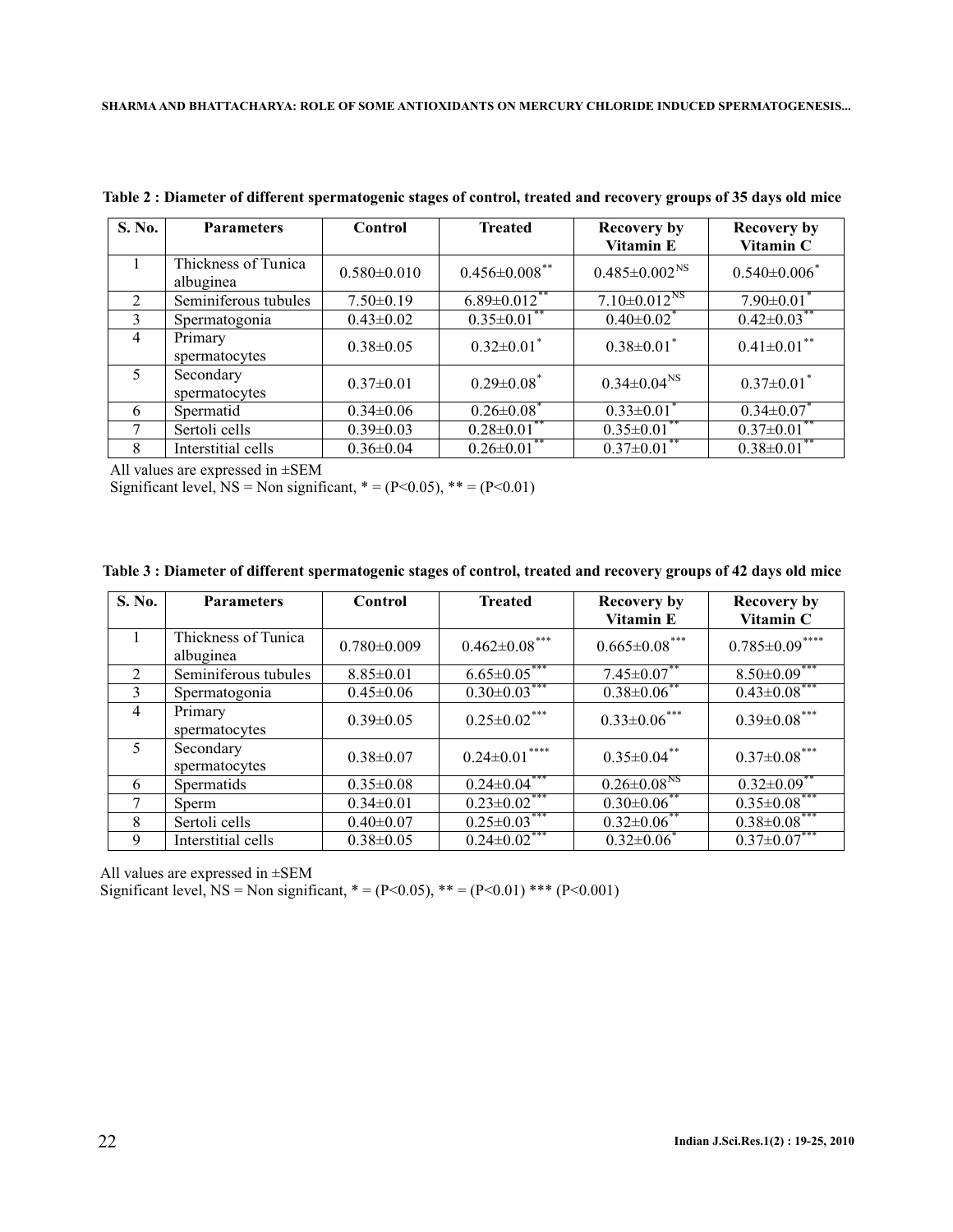

PLATE<sub>1</sub>

- **Fig. 1** Control group (28 days old mice testis) showing developing seminiferous tubules.
- **Fig. 2** Treated group (28 days old mice testis) Exhibiting irregular seminiferous tubules
- **Fig. 3** Control group (35 days old mice testis) showing compact appearance of seminiferous tubules with developing spermatogenic cells.
- **Fig. 4** Treated group (35 days old mice testis) showing oblong seminiferous tubules with necrotic changes in developing spermatogenic cells.
- **Fig. 5** Control group (42 days old mice testis) Exhibiting fully developed seminiferous tubules.
- **Fig. 6** Treated group (42 days old mice testis) showing damage seminiferous tubules with big vacuole inside the lumen due to toxic load of mercury.

**Abbreviations -**

**BC= Blood Cells , IC= Interstitial Cell , PSC= Primary spermatocytes S=Spermatid, SC=Sertoli cell, SPG=Spermatogonia, SSC=Secondary spermatocytes ST= Seminiferous tubules, SZ= Spermatozoa**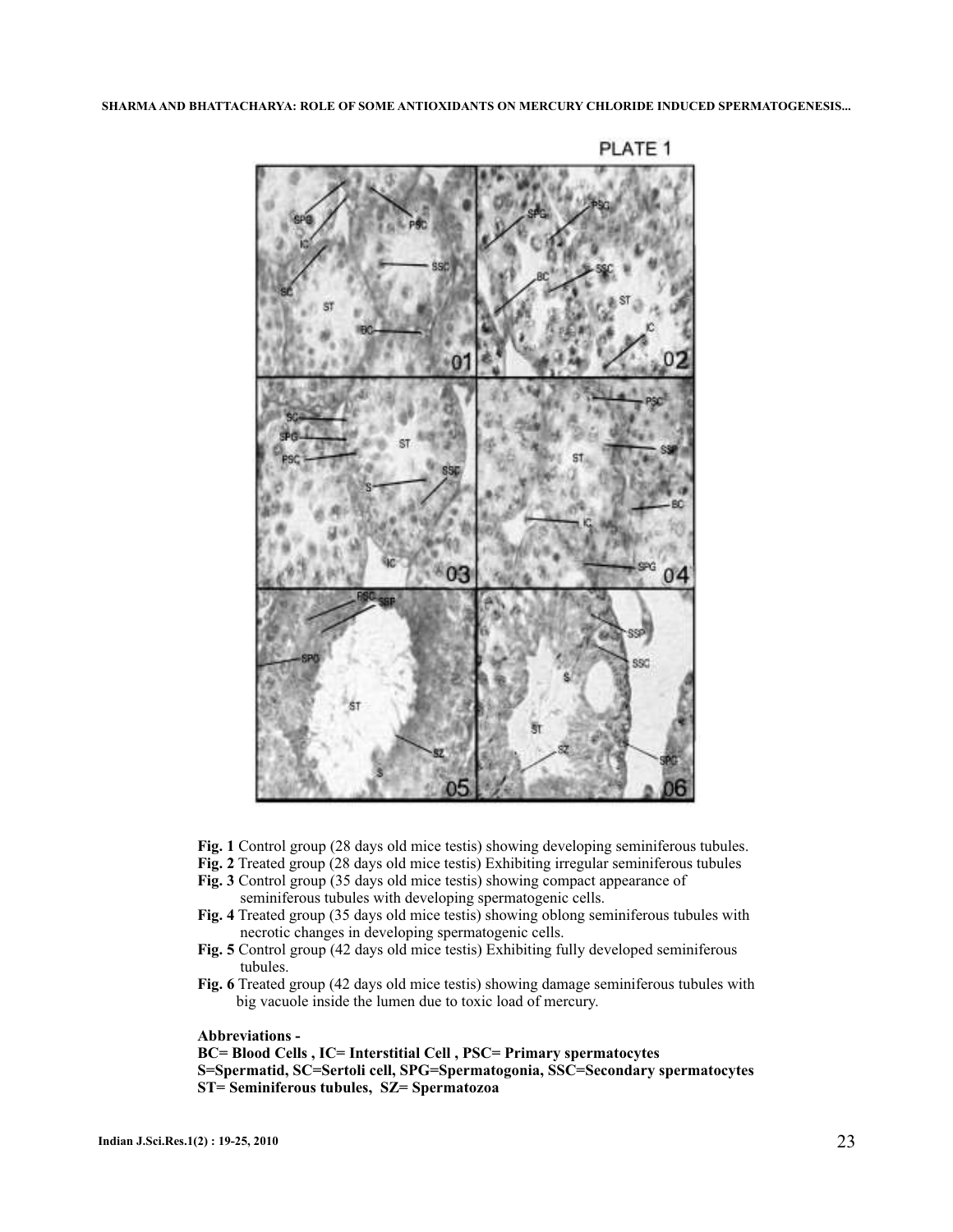

PLATE 2

- **Fig. 7** Recovery with Vit. C (28 days old mice testis) showing oval shaped seminiferous tubules with active developing stages of spermatogenic cells.
- **Fig. 8** Recovery with Vit. E (28 days old mice testis) showing thick tunica albuginea and many dividing cells inside the tubules.
- **Fig. 9** Recovery with Vit. C (35 days old mice testis)Exhibiting seminiferous tubules with Many newly formed sermatogenic cells.
- **Fig 10** Recovery with Vit. E (35 days old mice testis) showing elongated seminiferous tubules big and dividing spermatogenic cells.
- **Fig. 11** Recovery with Vit. C (42 days old mice testis) showing compact seminiferous tubules with all stages of spermatogenisis.
- **Fig. 12** Fig. 11 Recovery with Vit. E (42 days old mice testis) showing seminiferous tubules with partial recovery.

**Abbreviations -**

**BC= Blood Cells , IC= Interstitial Cell , PSC= Primary spermatocytes S=Spermatid, SC=Sertoli cell, SPG=Spermatogonia, SSC=Secondary spermatocytes ST= Seminiferous tubules, SZ= Spermatozoa**